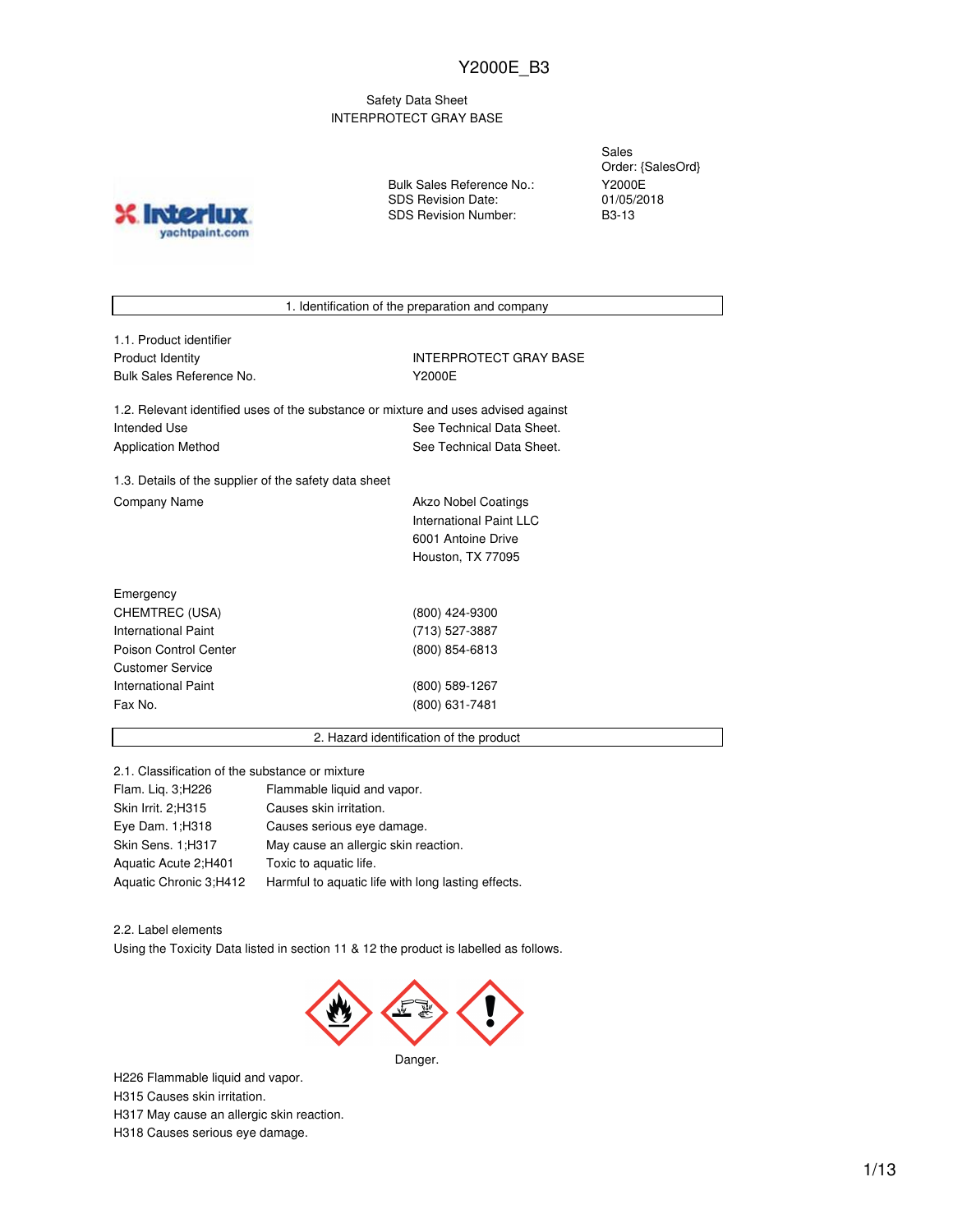H401 Toxic to aquatic life.

H412 Harmful to aquatic life with long lasting effects.

P210 Keep away from heat / sparks / open flames / hot surfaces - No smoking.

P235 Keep cool.

P240 Ground / bond container and receiving equipment.

P241 Use explosion-proof electrical / ventilating / light / equipment.

P242 Use only non-sparking tools.

P243 Take precautionary measures against static discharge.

P260 Do not breathe mist / vapors / spray.

P261 Avoid breathing dust / fume / gas / mist / vapors / spray.

P262 Do not get in eyes, on skin, or on clothing.

P272 Contaminated work clothing should not be allowed out of the workplace.

P273 Avoid release to the environment.

P280 Wear protective gloves / eye protection / face protection.

P301+310 IF SWALLOWED: Immediately call a POISON CENTER or doctor/physician.

P302+352 IF ON SKIN: Wash with soap and water.

P303+361+353 IF ON SKIN (or hair): Remove/Take off immediately all contaminated clothing. Rinse skin with water/shower.

P305+351+338 IF IN EYES: Rinse continuously with water for several minutes. Remove contact lenses if present and easy to do - continue rinsing.

P310 Immediately call a POISON CENTER or doctor / physician.

P331 Do NOT induce vomiting.

P333+313 If skin irritation or a rash occurs: Get medical advice/attention.

P362 Take off contaminated clothing and wash before reuse.

P363 Wash contaminated clothing before reuse.

P370 In case of fire: Use water spray, fog, or regular foam..

P403+233 Store in a well ventilated place. Keep container tightly closed.

P501 Dispose of contents / container in accordance with local / national regulations.

HMIS Rating **Health: 2\*** Flammability: 3 Reactivity: 0

3. Composition/information on ingredients

This product contains the following substances that present a hazard within the meaning of the relevant State and Federal Hazardous Substances regulations.

| Ingredient/Chemical<br><b>Designations</b>                               | Weight %   | <b>GHS Classification</b>                                                                                                                        | <b>Notes</b> |
|--------------------------------------------------------------------------|------------|--------------------------------------------------------------------------------------------------------------------------------------------------|--------------|
| Polymer of epoxy resin and<br>bisphenol A<br>CAS Number:<br>0025036-25-3 | $10 - 25$  | Eye Irrit. 2;H319<br>Skin Irrit. 2;H315,<br>Skin Sens. 1;H317                                                                                    | [1]          |
| Talc<br>CAS Number:<br>0014807-96-6                                      | $10 - 25$  |                                                                                                                                                  | [1][2]       |
| Barium sulfate<br><b>CAS Number:</b><br>0007727-43-7                     | $10 - 25$  |                                                                                                                                                  | [1][2]       |
| Titanium dioxide<br><b>CAS Number:</b><br>0013463-67-7                   | $10 - 25$  |                                                                                                                                                  | [1][2]       |
| Mica<br>CAS Number:<br>0012001-26-2                                      | $1.0 - 10$ |                                                                                                                                                  | [1][2]       |
| Xylenes (o-, m-, p- isomers)<br>CAS Number: 0001330-20-7                 | $1.0 - 10$ | Flam. Lig. 3; H226<br>Acute Tox. 4; H332<br>Acute Tox. 4; H312<br>Skin Irrit. 2:H315<br>Eye Irrit. 2:H319<br>STOT SE 3;H335<br>Asp. Tox. 1; H304 | [1][2]       |
| Butanol<br>CAS Number:<br>0000071-36-3                                   | $1.0 - 10$ | Flam. Lig. 3; H226<br>Acute Tox. 4; H302<br>STOT SE 3;H335<br>Skin Irrit. 2;H315<br>Eye Dam. 1;H318                                              | [1][2]       |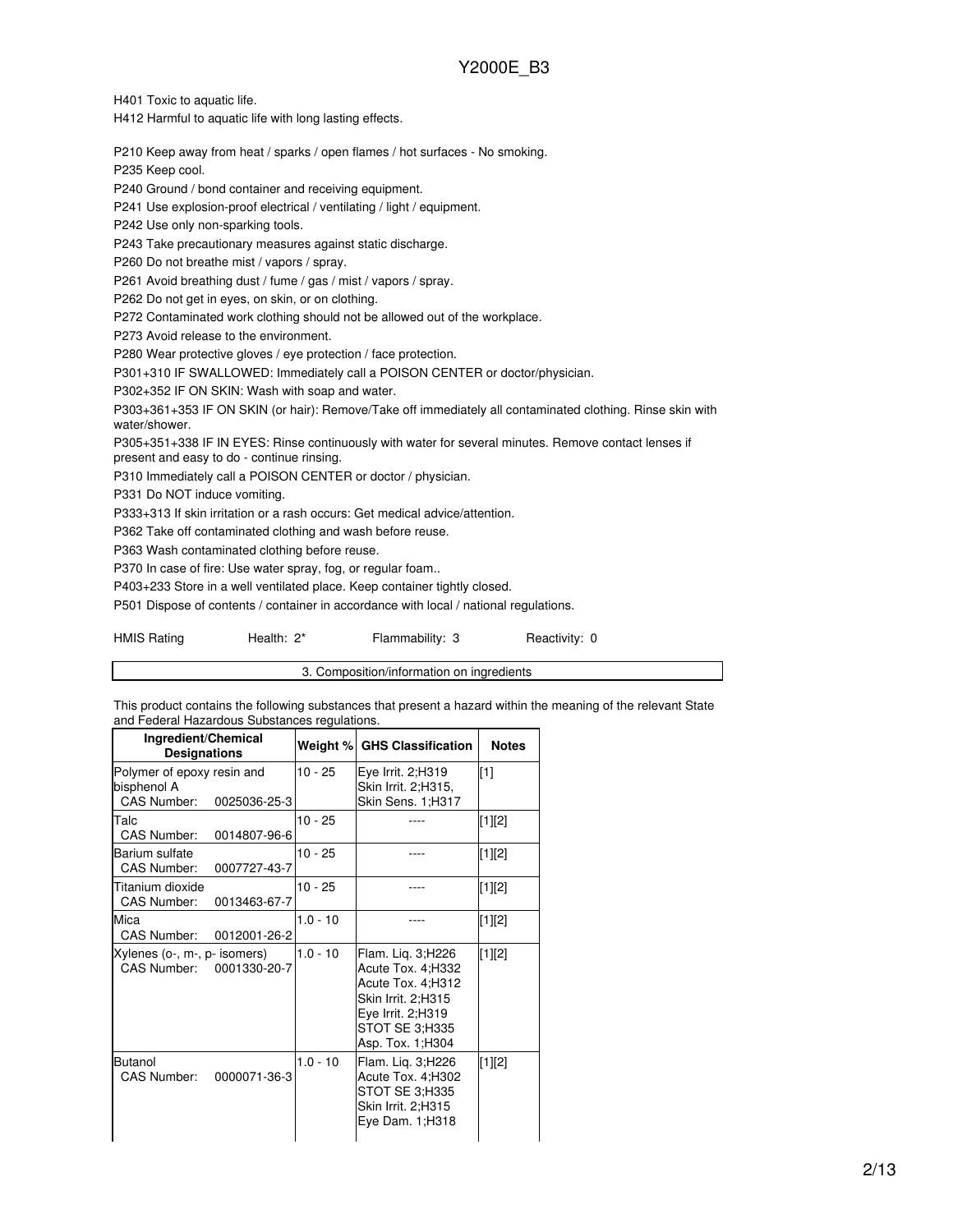|                                                     |            | STOT SE 3;H336                                                                                                                             |             |
|-----------------------------------------------------|------------|--------------------------------------------------------------------------------------------------------------------------------------------|-------------|
| Petroleum naphtha<br>CAS Number: 0064742-95-6       | $1.0 - 10$ | Asp. Tox. 1; H304<br><b>Aquatic Chronic</b><br>2;H411 (Self<br>Classification)                                                             | [1]         |
| 1,2,4-Trimethyl benzene<br>CAS Number: 0000095-63-6 | $1.0 - 10$ | Flam. Lig. 3;H226<br>Acute Tox. 4: H332<br>Eye Irrit. 2;H319<br>STOT SE 3;H335<br>Skin Irrit. 2;H315<br><b>Aquatic Chronic</b><br>2:H411   | $\sqrt{11}$ |
| Benzene, ethyl-<br>CAS Number:<br>0000100-41-4      | $1.0 - 10$ | Flam. Lig. 2;H225<br>Acute Tox. 4;H332<br>Asp. Tox. 1; H304<br>Eye Irrit. 2;H319<br>Skin Irrit. 2:H315<br>STOT SE 3;H335<br>STOT RE 2:H373 | [1][2]      |
| 1,3,5-Trimethylbenzene<br>CAS Number: 0000108-67-8  | $1.0 - 10$ | Flam. Lig. 3;H226<br>STOT SE 3:H335<br><b>Aquatic Chronic</b><br>2:H411                                                                    | [1]         |

[1] Substance classified with a health or environmental hazard.

[2] Substance with a workplace exposure limit.

[3] PBT-substance or vPvB-substance.

\*The full texts of the phrases are shown in Section 16.

#### 4. First aid measures

#### 4.1. Description of first aid measures

| General         | Remove contaminated clothing and shoes. Get medical attention immediately. Wash<br>clothing before reuse. Thoroughly clean or destroy contaminated shoes.                                                                                                                                                                                                                                                                                                                                                                                                                                                                                                                |
|-----------------|--------------------------------------------------------------------------------------------------------------------------------------------------------------------------------------------------------------------------------------------------------------------------------------------------------------------------------------------------------------------------------------------------------------------------------------------------------------------------------------------------------------------------------------------------------------------------------------------------------------------------------------------------------------------------|
| Inhalation      | If inhaled, remove to fresh air. If not breathing, give artificial respiration. If breathing is<br>difficult, give oxygen. Get medical attention immediately.                                                                                                                                                                                                                                                                                                                                                                                                                                                                                                            |
| Eyes            | In case of contact, immediately flush eyes with plenty of water for at least 15 minutes.<br>Get medical attention immediately.                                                                                                                                                                                                                                                                                                                                                                                                                                                                                                                                           |
| Skin            | In case of contact, immediately flush skin with soap and plenty of water. Get medical<br>attention immediately.                                                                                                                                                                                                                                                                                                                                                                                                                                                                                                                                                          |
| Ingestion       | If swallowed, immediately contact Poison Control Center at 1-800-854-6813. DO NOT<br>induce vomiting unless instructed to do so by medical personnel. Never give anything<br>by mouth to an unconscious person.                                                                                                                                                                                                                                                                                                                                                                                                                                                          |
|                 | 4.2. Most important symptoms and effects, both acute and delayed                                                                                                                                                                                                                                                                                                                                                                                                                                                                                                                                                                                                         |
| Overview        | NOTICE: Reports have associated repeated and prolonged occupational<br>overexposure to solvents with permanent brain and nervous system damage.<br>Intentional misuse by deliberately concentrating and inhaling the contents may be<br>harmful or fatal. Avoid contact with eyes, skin and clothing. This product may contain<br>trace amounts of Benzene. The IARC monographs (vol.29) state that there is<br>sufficient evidence for the carcinogenicity in humans and limited evidence for the<br>carcinogenicity in animals. Benzene is also listed in the NTP Annual Report on<br>Carcinogens and in the OSHA Subpart Z table (Specifically Regulated Substances). |
| Inhalation      | Harmful if inhaled. May cause allergic respiratory reaction. May cause mucous<br>membrane and respiratory tract irritation, tightness of chest, headache, shortness of<br>breath and dry cough. May cause asthma-like symptoms to occur. Vapors may affect<br>the brain or nervous system causing dizziness, headache or nausea.                                                                                                                                                                                                                                                                                                                                         |
| Eyes            | Causes severe eye irritation. Avoid contact with eyes.                                                                                                                                                                                                                                                                                                                                                                                                                                                                                                                                                                                                                   |
| Skin            | Causes skin irritation. May cause allergic skin reaction. May be harmful if absorbed<br>through the skin.                                                                                                                                                                                                                                                                                                                                                                                                                                                                                                                                                                |
| Ingestion       | Harmful if swallowed. May cause abdominal pain, nausea, vomiting, diarrhea, or<br>drowsiness.                                                                                                                                                                                                                                                                                                                                                                                                                                                                                                                                                                            |
| Chronic effects | Possible cancer hazard. Contains an ingredient which may cause cancer based on<br>animal data (See Section 2 and Section 15 for each ingredient). Risk of cancer<br>depends on duration and level of exposure.                                                                                                                                                                                                                                                                                                                                                                                                                                                           |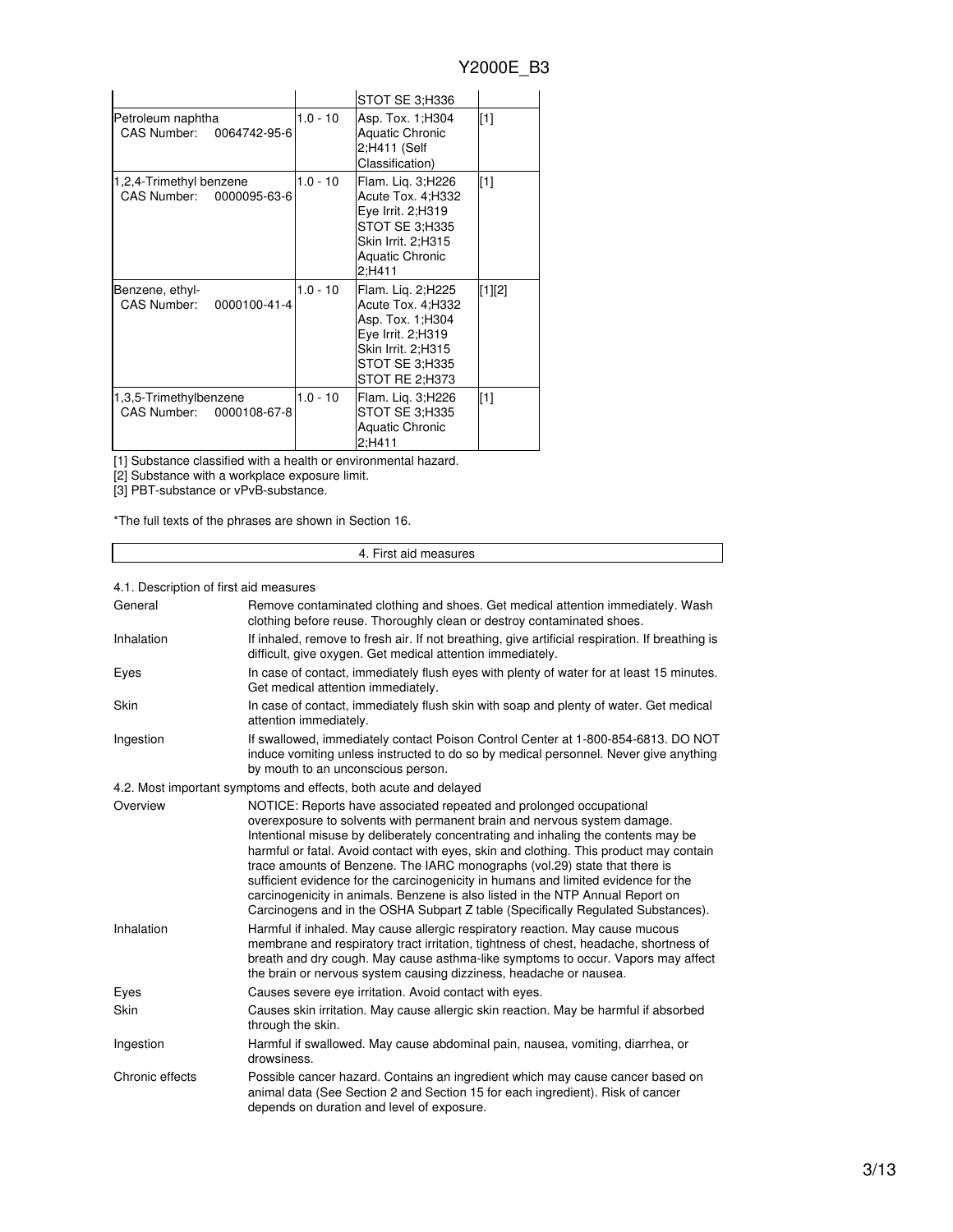#### 5. Fire-fighting measures

5.1. Extinguishing media

CAUTION: This product has a very low flashpoint. Use of water spray when fighting fire may be inefficient. CAUTION: For mixtures containing alcohol or polar solvent, alcohol-resistant foam may be more effective. SMALL FIRES: Use dry chemical, CO2, water spray or regular foam. LARGE FIRES: Use water spray, fog, or regular foam. Do not use straight streams. Move containers from fire area if you can do so without risk.

5.2. Special hazards arising from the substance or mixture

HIGHLY FLAMMABLE MATERIALS: Will be easily ignited by heat, sparks or flames. Vapors may form explosive mixtures with air. Vapors may travel to source of ignition and flash back. Most vapors are heavier than air. They will spread along ground and collect in low or confined areas (sewers, basements, tanks) creating a vapor explosion hazard. Runoff to sewers may create fire or explosion hazard. Containers may explode when heated. Many liquids are lighter than water.

5.3. Advice for fire-fighters

Cool closed containers exposed to fire by spraying them with water. Do not allow run off water and contaminants from fire fighting to enter drains or water courses.

ERG Guide No. 128

6. Accidental release measures

6.1. Personal precautions, protective equipment and emergency procedures

ELIMINATE ALL IGNITION SOURCES (no smoking, flares, sparks or flames in immediate area). Use only non-sparking equipment to handle spilled material and absorbent. Do not touch or walk through spilled material. Stop leak if you can do so without risk. Prevent entry into waterways, sewers, basements or confined areas. A vapor suppressing foam may be used to reduce vapors. Absorb or cover with dry earth, sand, or other non-combustible material and transfer to containers. Use non-sparking tools to collect absorbed material.

6.2. Environmental precautions

Do not allow spills to enter drains or watercourses.

6.3. Methods and material for containment and cleaning up

CALL CHEMTREC at (800)-424-9300 for emergency response. Isolate spill or leak area immediately for at least 50 meters (150 feet) in all directions. Keep unauthorized personnel away. Stay upwind. Keep out of low areas. Ventilate closed spaces before entering. LARGE SPILLS: Consider initial downwind evacuation for at least 300 meters (1000 feet).

7. Handling and storage

7.1. Precautions for safe handling

**Handling** 

Vapors may cause flash fire or ignite explosively.

In Storage Keep away from heat, sparks and flame.

7.2. Conditions for safe storage, including any incompatibilities

Store between 40-100F (4-38C).

Do not get in eyes, on skin or clothing.

Strong oxidizing agents.

Do not smoke. Extinguish all flames and pilot lights, and turn off stoves, heaters, electric motors and other sources of ignition during use and until all vapors are gone.

7.3. Specific end use(s)

Close container after each use.

Wash thoroughly after handling.

Prevent build-up of vapors by opening all windows and doors to achieve cross-ventilation.

|         |            | 8. Exposure controls and personal protection |       |  |
|---------|------------|----------------------------------------------|-------|--|
|         |            | 8.1. Control parameters                      |       |  |
|         |            | Exposure                                     |       |  |
| CAS No. | Ingredient | <b>Source</b>                                | Value |  |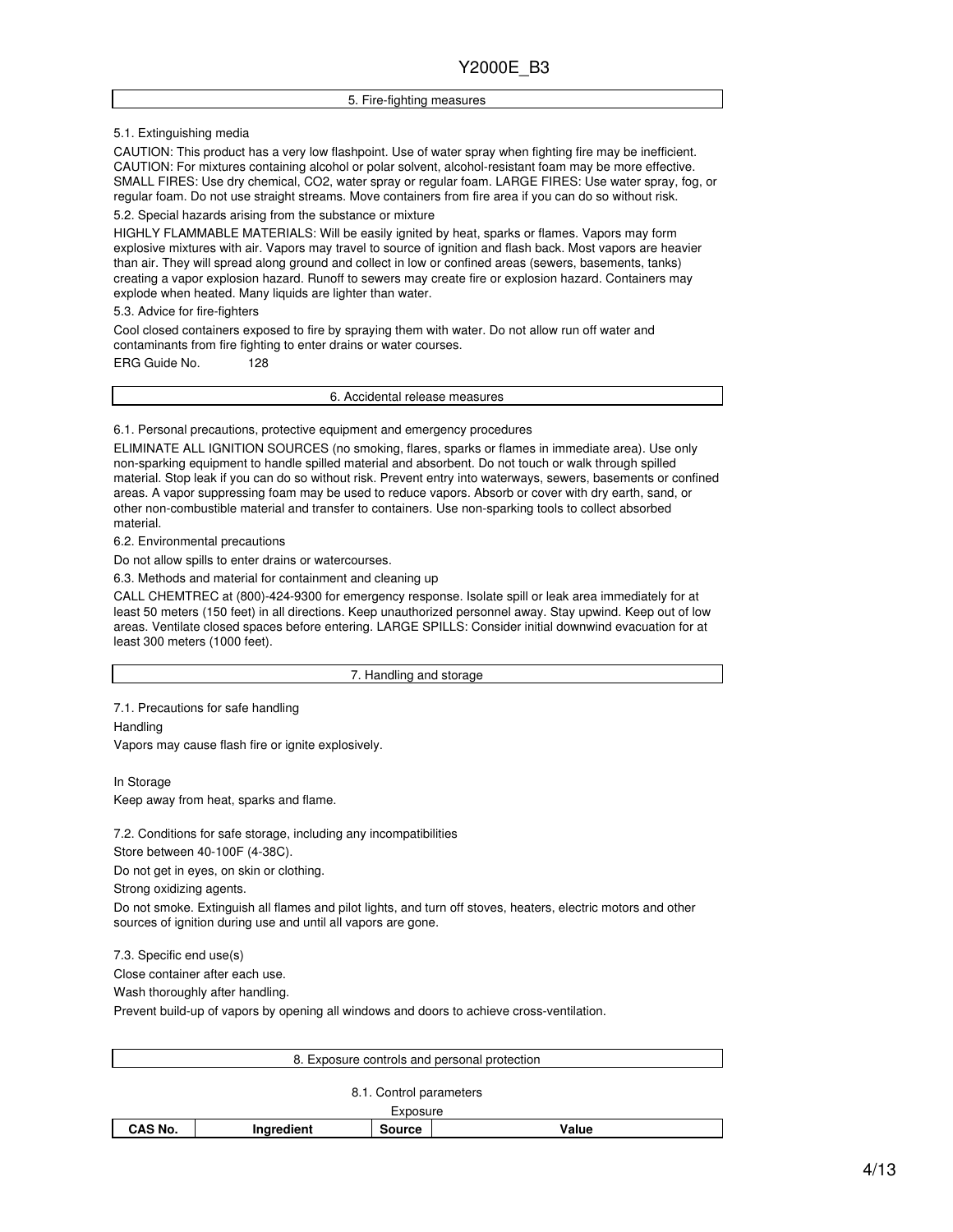| 0000071-36-3 Butanol                      | <b>OSHA</b>                  | 100 ppm TWA; 300 mg/m3 TWA50 ppm Ceiling;<br>150 mg/m3 Ceiling                                     |
|-------------------------------------------|------------------------------|----------------------------------------------------------------------------------------------------|
|                                           | ACGIH                        | 20 ppm TWA                                                                                         |
|                                           | <b>NIOSH</b>                 | 50 ppm Ceiling; 150 mg/m3 Ceiling1400 ppm IDLH<br>(10% LEL)                                        |
|                                           | Supplier                     |                                                                                                    |
|                                           | OHSA.<br>CAN                 | 20 ppm TWA                                                                                         |
|                                           | Mexico                       |                                                                                                    |
|                                           | Brazil                       | 40 ppm TWA LT; 115 mg/m3 TWA LT                                                                    |
| 0000095-63-6 1,2,4-Trimethyl benzene      | OSHA                         |                                                                                                    |
|                                           | ACGIH                        |                                                                                                    |
|                                           | NIOSH                        | 25 ppm TWA; 125 mg/m3 TWA                                                                          |
|                                           | Supplier                     |                                                                                                    |
|                                           | OHSA,                        |                                                                                                    |
|                                           | CAN                          |                                                                                                    |
|                                           | Mexico                       |                                                                                                    |
|                                           | Brazil                       |                                                                                                    |
| 0000100-41-4 Benzene, ethyl-              | <b>OSHA</b>                  | 100 ppm TWA; 435 mg/m3 TWA125 ppm STEL;<br>545 mg/m3 STEL                                          |
|                                           | ACGIH                        | 20 ppm TWA                                                                                         |
|                                           | <b>NIOSH</b>                 | 100 ppm TWA; 435 mg/m3 TWA125 ppm STEL;<br>545 mg/m3 STEL800 ppm IDLH (10% LEL)                    |
|                                           | Supplier                     |                                                                                                    |
|                                           | OHSA,<br>CAN                 | 20 ppm TWA                                                                                         |
|                                           | Mexico                       | 100 ppm TWA LMPE-PPT; 435 mg/m3 TWA<br>LMPE-PPT125 ppm STEL [LMPE-CT]; 545 mg/m3<br>STEL [LMPE-CT] |
|                                           | Brazil                       | 78 ppm TWA LT; 340 mg/m3 TWA LT                                                                    |
| 0000108-67-8 1,3,5-Trimethylbenzene       | OSHA                         |                                                                                                    |
|                                           | ACGIH                        |                                                                                                    |
|                                           | NIOSH                        | 25 ppm TWA; 125 mg/m3 TWA                                                                          |
|                                           | Supplier                     |                                                                                                    |
|                                           | OHSA,                        |                                                                                                    |
|                                           | CAN                          |                                                                                                    |
|                                           | Mexico                       |                                                                                                    |
| 0001330-20-7 Xylenes (o-, m-, p- isomers) | <b>Brazil</b><br><b>OSHA</b> | 100 ppm TWA; 435 mg/m3 TWA150 ppm STEL;                                                            |
|                                           |                              | 655 mg/m3 STEL                                                                                     |
|                                           | ACGIH                        | 100 ppm TWA150 ppm STEL                                                                            |
|                                           | NIOSH                        |                                                                                                    |
|                                           | Supplier                     |                                                                                                    |
|                                           | OHSA,<br>CAN                 | 100 ppm TWA150 ppm STEL                                                                            |
|                                           | Mexico                       | 100 ppm TWA LMPE-PPT; 435 mg/m3 TWA<br>LMPE-PPT150 ppm STEL [LMPE-CT]; 655 mg/m3<br>STEL [LMPE-CT] |
|                                           | Brazil                       | 78 ppm TWA LT; 340 mg/m3 TWA LT                                                                    |
| 0007727-43-7 Barium sulfate               | OSHA                         | 15 mg/m3 TWA (total dust); 5 mg/m3 TWA<br>(respirable fraction)                                    |
|                                           | ACGIH                        | 10 mg/m3 TWA                                                                                       |
|                                           | <b>NIOSH</b>                 | 10 mg/m3 TWA (total dust); 5 mg/m3 TWA<br>(respirable dust)                                        |
|                                           | Supplier                     |                                                                                                    |
|                                           | OHSA.<br>CAN                 | 10 mg/m3 TWA                                                                                       |
|                                           | Mexico                       |                                                                                                    |
|                                           | Brazil                       |                                                                                                    |
| 0012001-26-2 Mica                         | <b>OSHA</b>                  |                                                                                                    |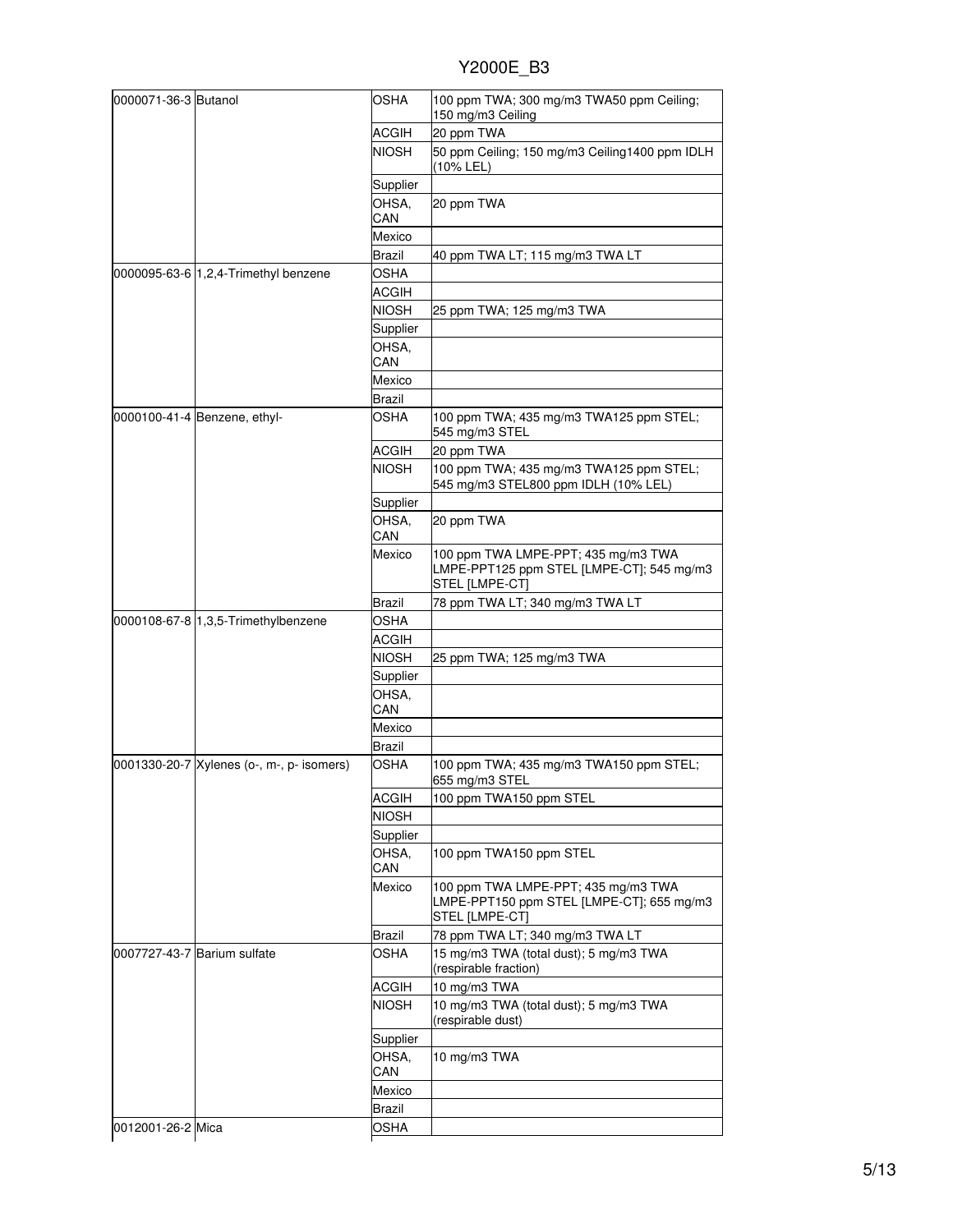|                   |                                         | <b>ACGIH</b> | 3 mg/m3 TWA (respirable fraction)                               |
|-------------------|-----------------------------------------|--------------|-----------------------------------------------------------------|
|                   |                                         | <b>NIOSH</b> | 3 mg/m3 TWA (containing                                         |
|                   |                                         | Supplier     |                                                                 |
|                   |                                         | OHSA.<br>CAN | 3 mg/m3 TWA (respirable)                                        |
|                   |                                         | Mexico       | 3 mg/m3 TWA LMPE-PPT (respirable fraction)                      |
|                   |                                         | Brazil       |                                                                 |
|                   | 0013463-67-7 Titanium dioxide           | <b>OSHA</b>  | 15 mg/m3 TWA (total dust)                                       |
|                   |                                         | <b>ACGIH</b> | 10 mg/m3 TWA                                                    |
|                   |                                         | <b>NIOSH</b> | 5000 mg/m3 IDLH                                                 |
|                   |                                         | Supplier     |                                                                 |
|                   |                                         | OHSA,<br>CAN | 10 mg/m3 TWA                                                    |
|                   |                                         | Mexico       | 10 mg/m3 TWA LMPE-PPT (as Ti)20 mg/m3 STEL<br>[LMPE-CT] (as Ti) |
|                   |                                         | Brazil       |                                                                 |
| 0014807-96-6 Talc |                                         | OSHA         |                                                                 |
|                   |                                         | ACGIH        | 2 mg/m3 TWA (particulate matter containing no<br>asbestos and   |
|                   |                                         | <b>NIOSH</b> | 2 mg/m3 TWA (containing no Asbestos and                         |
|                   |                                         | Supplier     |                                                                 |
|                   |                                         | OHSA,<br>CAN | 2 mg/m3 TWA (containing no Asbestos and                         |
|                   |                                         | Mexico       | 2 mg/m3 TWA LMPE-PPT (respirable fraction)                      |
|                   |                                         | Brazil       |                                                                 |
|                   | 0025036-25-3 Polymer of epoxy resin and | <b>OSHA</b>  |                                                                 |
|                   | bisphenol A                             | <b>ACGIH</b> |                                                                 |
|                   |                                         | <b>NIOSH</b> |                                                                 |
|                   |                                         | Supplier     |                                                                 |
|                   |                                         | OHSA,<br>CAN |                                                                 |
|                   |                                         | Mexico       |                                                                 |
|                   |                                         | Brazil       |                                                                 |
|                   | 0064742-95-6 Petroleum naphtha          | <b>OSHA</b>  |                                                                 |
|                   |                                         | ACGIH        |                                                                 |
|                   |                                         | <b>NIOSH</b> |                                                                 |
|                   |                                         | Supplier     |                                                                 |
|                   |                                         | OHSA,        |                                                                 |
|                   |                                         | CAN          |                                                                 |
|                   |                                         | Mexico       |                                                                 |
|                   |                                         | Brazil       |                                                                 |

|                      | <b>Health Data</b>                                  |               |                                                                                                                     |  |
|----------------------|-----------------------------------------------------|---------------|---------------------------------------------------------------------------------------------------------------------|--|
| CAS No.              | Ingredient                                          | <b>Source</b> | Value                                                                                                               |  |
| 0000071-36-3 Butanol |                                                     | NIOSH         | Eye and mucous membrane irritation CNS<br>depression                                                                |  |
|                      | 0000095-63-6 1,2,4-Trimethyl benzene                | <b>NIOSH</b>  |                                                                                                                     |  |
|                      | 0000100-41-4 Benzene, ethyl-                        | <b>NIOSH</b>  | Eve skin                                                                                                            |  |
|                      | 0000108-67-8 1,3,5-Trimethylbenzene                 | <b>NIOSH</b>  |                                                                                                                     |  |
|                      | 0001330-20-7 Xylenes (o-, m-, p- isomers)           | NIOSH         | Central nervous system depressant;<br>respiratory and eye irritation                                                |  |
|                      | 0007727-43-7 Barium sulfate                         | <b>NIOSH</b>  | Eye nose                                                                                                            |  |
| 0012001-26-2 Mica    |                                                     | <b>NIOSH</b>  | respirable dust; Fibrotic pneumoconiosis                                                                            |  |
|                      | 0013463-67-7 Titanium dioxide                       | <b>NIOSH</b>  | Lung tumors in animals                                                                                              |  |
| 0014807-96-6 Talc    |                                                     | <b>NIOSH</b>  | (containing asbestos); Fibrotic<br>pneumoconiosis; (containing no<br>asbestos); Nonmalignant respiratory<br>effects |  |
|                      | 0025036-25-3 Polymer of epoxy resin and bisphenol A | NIOSH         |                                                                                                                     |  |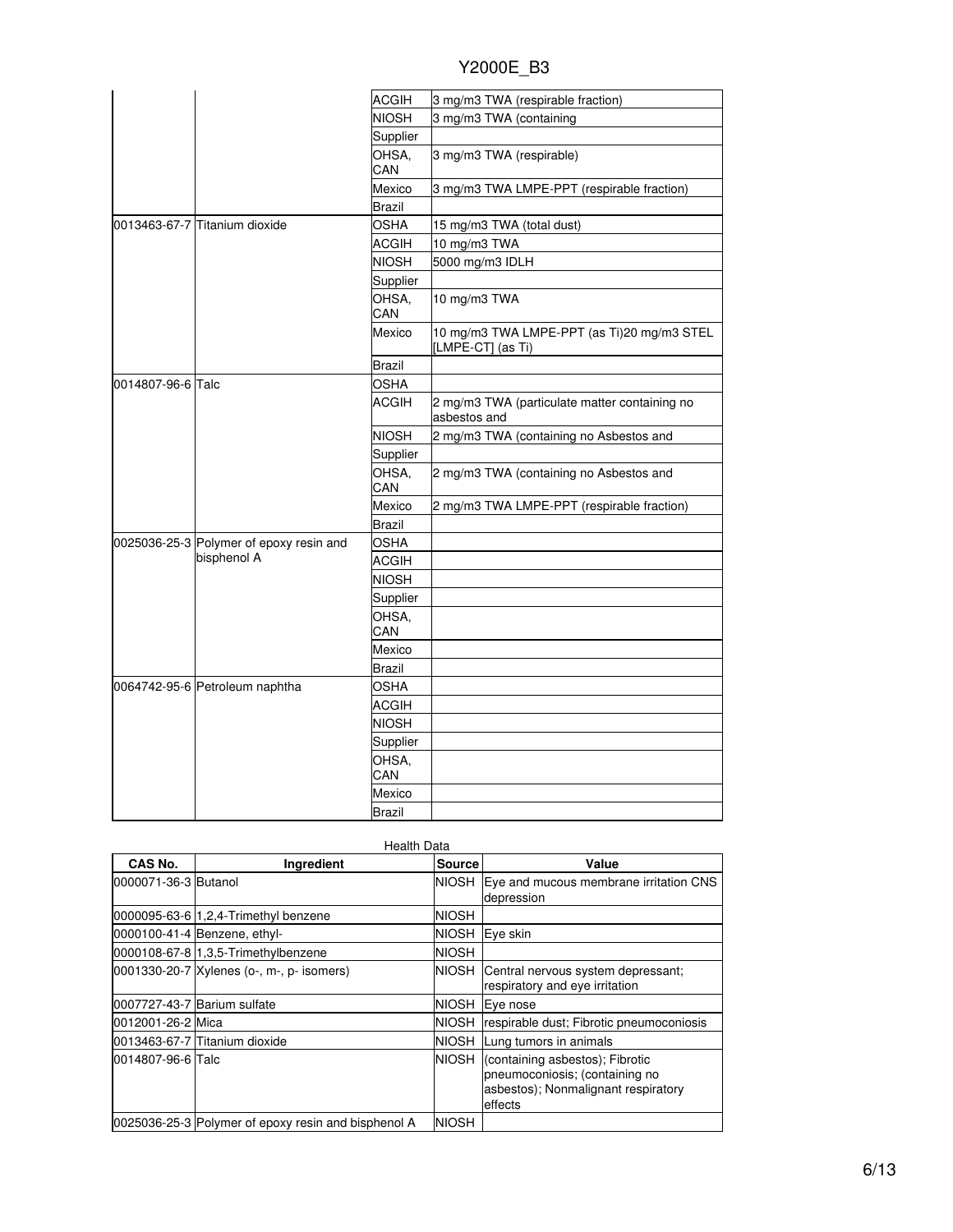```
0064742-95-6 Petroleum naphtha NIOSH
```

| CAS No.              | Ingredient                           | <b>Source</b> | Value                                                                  |
|----------------------|--------------------------------------|---------------|------------------------------------------------------------------------|
| 0000071-36-3 Butanol |                                      | OSHA          | Select Carcinogen: No                                                  |
|                      |                                      | NTP           | Known: No; Suspected: No                                               |
|                      |                                      | IARC          | Group 1: No; Group 2a: No; Group 2b: No; Group 3: No;<br>Group 4: No;  |
|                      | 0000095-63-6 1,2,4-Trimethyl benzene | OSHA          | Select Carcinogen: No                                                  |
|                      |                                      | NTP           | Known: No; Suspected: No                                               |
|                      |                                      | <b>IARC</b>   | Group 1: No; Group 2a: No; Group 2b: No; Group 3: No;<br>Group 4: No;  |
|                      | 0000100-41-4 Benzene, ethyl-         | OSHA          | Select Carcinogen: Yes                                                 |
|                      |                                      | NTP           | Known: No; Suspected: No                                               |
|                      |                                      | <b>IARC</b>   | Group 1: No; Group 2a: No; Group 2b: Yes; Group<br>3: No; Group 4: No; |
|                      | 0000108-67-8 1,3,5-Trimethylbenzene  | OSHA          | Select Carcinogen: No                                                  |
|                      |                                      | NTP.          | Known: No; Suspected: No                                               |
|                      |                                      | <b>IARC</b>   | Group 1: No; Group 2a: No; Group 2b: No; Group 3: No;<br>Group 4: No;  |
|                      | 0001330-20-7 Xylenes (o-, m-, p-     | OSHA          | Select Carcinogen: No                                                  |
|                      | isomers)                             | <b>NTP</b>    | Known: No: Suspected: No                                               |
|                      |                                      | <b>IARC</b>   | Group 1: No; Group 2a: No; Group 2b: No; Group<br>3: Yes; Group 4: No; |
|                      | 0007727-43-7 Barium sulfate          | OSHA          | Select Carcinogen: No                                                  |
|                      |                                      | NTP           | Known: No; Suspected: No                                               |
|                      |                                      | <b>IARC</b>   | Group 1: No; Group 2a: No; Group 2b: No; Group 3: No;<br>Group 4: No;  |
| 0012001-26-2 Mica    |                                      | OSHA          | Select Carcinogen: No                                                  |
|                      |                                      | NTP           | Known: No; Suspected: No                                               |
|                      |                                      | <b>IARC</b>   | Group 1: No: Group 2a: No: Group 2b: No: Group 3: No:<br>Group 4: No;  |
|                      | 0013463-67-7 Titanium dioxide        | OSHA          | Select Carcinogen: Yes                                                 |
|                      |                                      | NTP           | Known: No; Suspected: No                                               |
|                      |                                      | IARC          | Group 1: No; Group 2a: No; Group 2b: Yes; Group<br>3: No; Group 4: No; |
| 0014807-96-6 Talc    |                                      | OSHA          | Select Carcinogen: No                                                  |
|                      |                                      | NTP           | Known: No; Suspected: No                                               |
|                      |                                      | <b>IARC</b>   | Group 1: No; Group 2a: No; Group 2b: No; Group<br>3: Yes; Group 4: No; |
|                      | 0025036-25-3 Polymer of epoxy resin  | OSHA          | Select Carcinogen: No                                                  |
|                      | and bisphenol A                      | NTP           | Known: No; Suspected: No                                               |
|                      |                                      | <b>IARC</b>   | Group 1: No: Group 2a: No: Group 2b: No: Group 3: No:<br>Group 4: No;  |
|                      | 0064742-95-6 Petroleum naphtha       | OSHA          | Select Carcinogen: No                                                  |
|                      |                                      | <b>NTP</b>    | Known: No; Suspected: No                                               |
|                      |                                      | IARC          | Group 1: No; Group 2a: No; Group 2b: No; Group 3: No;<br>Group 4: No;  |

#### 8.2. Exposure controls

Respiratory Select equipment to provide protection from the ingredients listed in Section 3 of this document. Ensure fresh air entry during application and drying. If you experience eye watering, headache or dizziness or if air monitoring demonstrates dust, vapor, or mist levels are above applicable limits, wear an appropriate, properly fitted respirator (NIOSH approved) during and after application. Follow respirator manufacturer's directions for respirator use. FOR USERS OF 3M RESPIRATORY PROTECTION ONLY: For information and assistance on 3M occupational health and safety products, call OH&ESD Technical Service toll free in U.S.A. 1-800-243-4630, in Canada call 1-800-267-4414. Please do not contact these numbers regarding other manufacturer's respiratory protection products. 3M does not endorse the accuracy of the information contained in this Material Safety Data Sheet.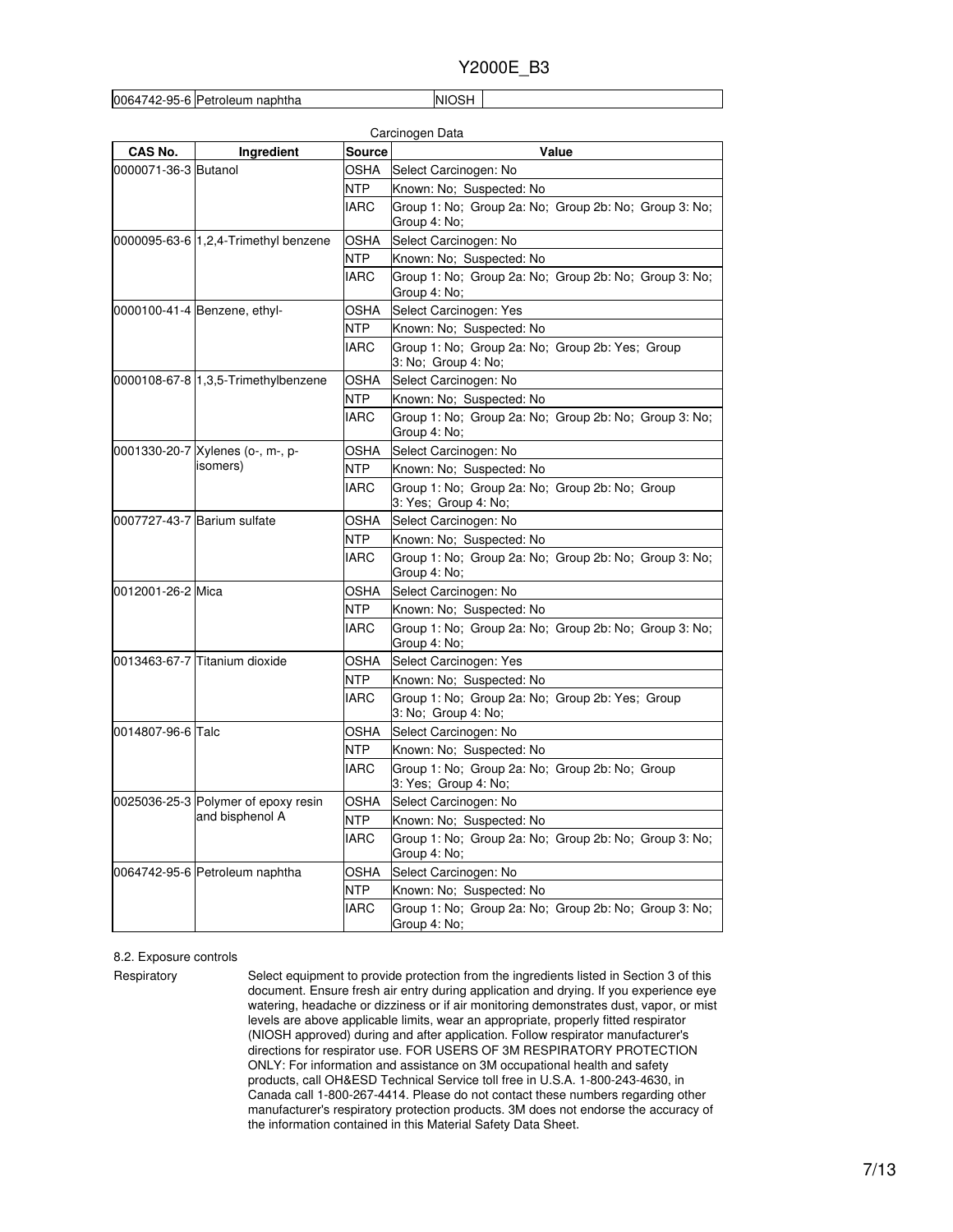| Eyes                        | Avoid contact with eyes. Protective equipment should be selected to provide<br>protection from exposure to the chemicals listed in Section 3 of this document.<br>Depending on the site-specific conditions of use, safety glasses, chemical goggles,<br>and/or head and face protection may be required to prevent contact. The equipment<br>must be thoroughly cleaned, or discarded after each use. |
|-----------------------------|--------------------------------------------------------------------------------------------------------------------------------------------------------------------------------------------------------------------------------------------------------------------------------------------------------------------------------------------------------------------------------------------------------|
| Skin                        | Protective equipment should be selected to provide protection from exposure to the<br>chemicals listed in Section 3 of this document. Depending on the site-specific<br>conditions of use, protective gloves, apron, boots, head and face protection may be<br>required to prevent contact. The equipment must be thoroughly cleaned, or discarded<br>after each use.                                  |
| <b>Engineering Controls</b> | Depending on the site-specific conditions of use, provide adequate ventilation.                                                                                                                                                                                                                                                                                                                        |
| <b>Other Work Practices</b> | Emergency eye wash fountains and safety showers should be available in the<br>immediate vicinity of any potential exposure. Use good personal hygiene practices.<br>Wash hands before eating, drinking, using toilet facilities, etc. Promptly remove soiled<br>clothing and wash clothing thoroughly before reuse. Shower after work using plenty of<br>soap and water.                               |

| 9. Physical and chemical properties                |                                                                               |  |  |
|----------------------------------------------------|-------------------------------------------------------------------------------|--|--|
|                                                    |                                                                               |  |  |
| Appearance                                         | <b>Coloured Liquid</b>                                                        |  |  |
| Odour threshold                                    | Not Measured                                                                  |  |  |
| рH                                                 | No Established Limit                                                          |  |  |
| Melting point / freezing point                     | Not Measured                                                                  |  |  |
| Initial boiling point and boiling range            | 76 (°C) 169 (°F)                                                              |  |  |
| <b>Flash Point</b>                                 | 27 (°C) 80 (°F)                                                               |  |  |
| Evaporation rate (Ether = $1$ )                    | Not Measured                                                                  |  |  |
| Flammability (solid, gas)                          | Not Applicable                                                                |  |  |
| Upper/lower flammability or explosive<br>limits    | Lower Explosive Limit: 1                                                      |  |  |
|                                                    | Upper Explosive Limit: No Established Limit                                   |  |  |
| vapor pressure (Pa)                                | Not Measured                                                                  |  |  |
| <b>Vapor Density</b>                               | Heavier than air                                                              |  |  |
| <b>Specific Gravity</b>                            | 1.53                                                                          |  |  |
| Solubility in Water                                | Not Measured                                                                  |  |  |
| Partition coefficient n-octanol/water (Log<br>Kow) | Not Measured                                                                  |  |  |
| Auto-ignition temperature                          | Not Measured                                                                  |  |  |
| Decomposition temperature                          | Not Measured                                                                  |  |  |
| Viscosity (cSt)                                    | No Established Limit Not Measured                                             |  |  |
| VOC %                                              | Refer to the Technical Data Sheet or label where information is<br>available. |  |  |
| VOHAP content (gm/litre of paint)                  | 354.85 (as supplied)                                                          |  |  |
| VOHAP content (gm/litre of Solid Coating)          | 183.61<br>(as supplied)                                                       |  |  |

10.1. Reactivity

No data available

10.2. Chemical stability

This product is stable and hazardous polymerization will not occur. Not sensitive to mechanical impact. Excessive heat and fumes generation can occur if improperly handled.

10. Stability and reactivity

10.3. Possibility of hazardous reactions

No data available

10.4. Conditions to avoid

No data available

10.5. Incompatible materials

Strong oxidizing agents.

10.6. Hazardous decomposition products

HIGHLY FLAMMABLE MATERIALS: Will be easily ignited by heat, sparks or flames. Vapors may form explosive mixtures with air. Vapors may travel to source of ignition and flash back. Most vapors are heavier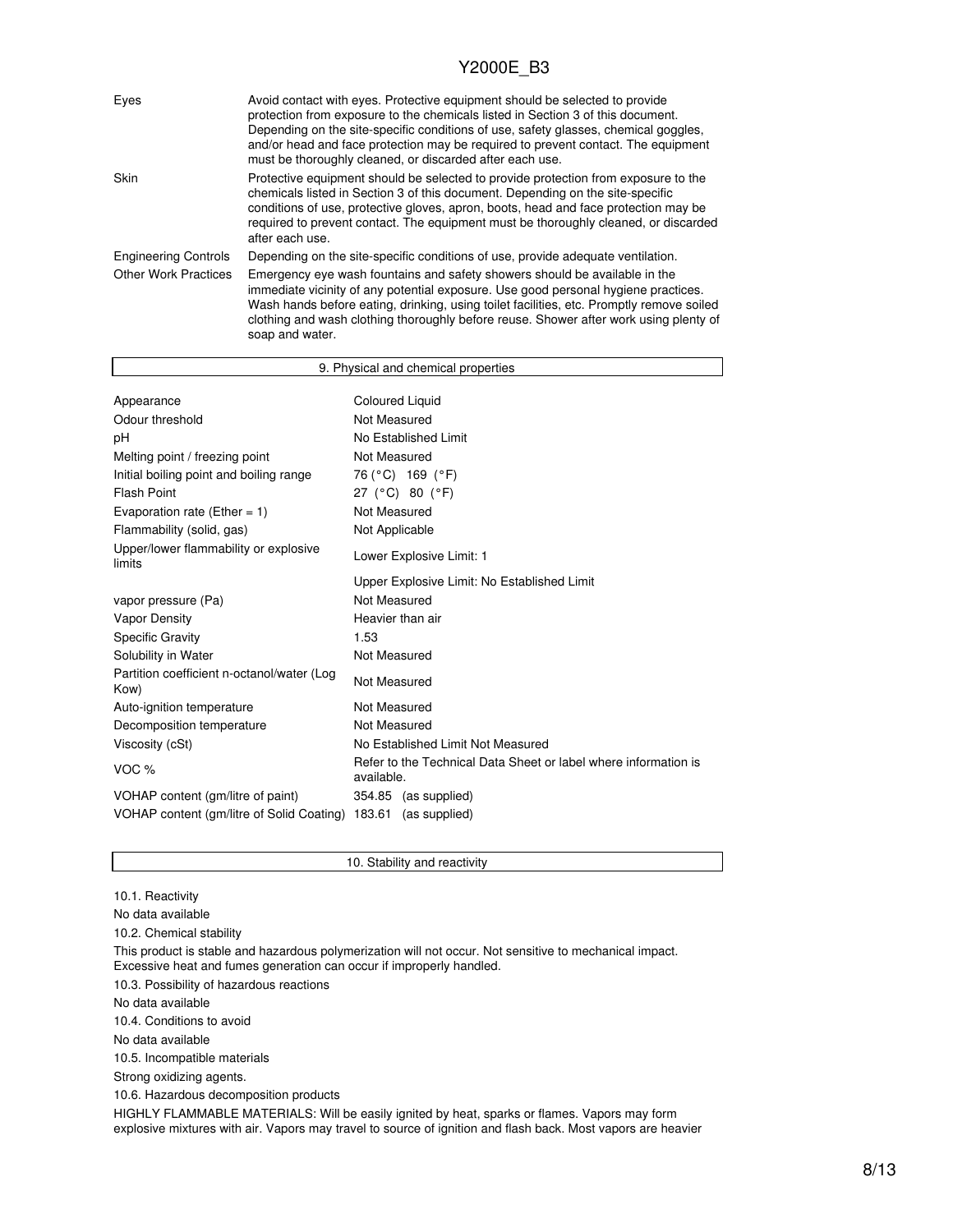than air. They will spread along ground and collect in low or confined areas (sewers, basements, tanks) creating a vapor explosion hazard. Runoff to sewers may create fire or explosion hazard. Containers may explode when heated. Many liquids are lighter than water.

11. Toxicological information

Acute toxicity

NOTICE: Reports have associated repeated and prolonged occupational overexposure to solvents with permanent brain and nervous system damage. Intentional misuse by deliberately concentrating and inhaling the contents may be harmful or fatal.

| Ingredient                                               | Oral LD50,<br>mg/kg                 | Skin LD50,<br>mg/kg                    | <b>Inhalation</b><br>Vapor LD50,<br>mg/L/4hr | <b>Inhalation</b><br>Dust/Mist LD50,<br>mg/L/4hr |
|----------------------------------------------------------|-------------------------------------|----------------------------------------|----------------------------------------------|--------------------------------------------------|
| Polymer of epoxy resin and bisphenol A -<br>(25036-25-3) | No data<br>available                | No data<br>available                   | No data<br>available                         | No data available                                |
| Talc - (14807-96-6)                                      | No data<br>available                | No data<br>available                   | No data<br>available                         | No data available                                |
| Barium sulfate - (7727-43-7)                             | 3,000.00,<br>Mouse -<br>Category: 5 | No data<br>available                   | No data<br>available                         | No data available                                |
| Titanium dioxide - (13463-67-7)                          | 10,000.00, Rat<br>- Category: NA    | 10,000.00,<br>Rabbit -<br>Category: NA | No data<br>available                         | 6.82, Rat -<br>Category: NA                      |
| Mica - (12001-26-2)                                      | No data<br>available                | No data<br>available                   | No data<br>available                         | No data available                                |
| Xylenes (o-, m-, p- isomers) -<br>$(1330-20-7)$          | 4,299.00, Rat -<br>Category: 5      | 1,548.00,<br>Rabbit -<br>Category: 4   | 20.00, Rat -<br>Category: 4                  | No data available                                |
| Butanol - (71-36-3)                                      | 2,292.00, Rat -<br>Category: 5      | 3,430.00,<br>Rabbit -<br>Category: 5   | No data<br>available                         | No data available                                |
| Petroleum naphtha - (64742-95-6)                         | 6,800.00, Rat -<br>Category: NA     | 3.400.00.<br>Rabbit -<br>Category: 5   | No data<br>available                         | No data available                                |
| 1,2,4-Trimethyl benzene - (95-63-6)                      | 3,400.00, Rat -<br>Category: 5      | 3,160.00,<br>Rabbit -<br>Category: 5   | 18.00, Rat -<br>Category: 4                  | No data available                                |
| Benzene, ethyl- - (100-41-4)                             | 3,500.00, Rat -<br>Category: 5      | 15,433.00,<br>Rabbit -<br>Category: NA | 17.20, Rat -<br>Category: 4                  | No data available                                |
| 1,3,5-Trimethylbenzene - (108-67-8)                      | No data<br>available                | No data<br>available                   | 24.00, Rat -<br>Category: NA                 | No data available                                |

| Item                                                                        | Category              | Hazard                               |
|-----------------------------------------------------------------------------|-----------------------|--------------------------------------|
| Acute Toxicity (mouth)                                                      | Not Classified        | Not Applicable                       |
| Acute Toxicity (skin)                                                       | <b>Not Classified</b> | Not Applicable                       |
| Acute Toxicity (inhalation)                                                 | Not Classified        | Not Applicable                       |
| Skin corrosion/irritation                                                   |                       | Causes skin irritation.              |
| Eye damage/irritation                                                       |                       | Causes serious eye damage.           |
| Sensitization (respiratory)                                                 | <b>Not Classified</b> | Not Applicable                       |
| Sensitization (skin)                                                        |                       | May cause an allergic skin reaction. |
| Germ toxicity                                                               | Not Classified        | Not Applicable                       |
| Carcinogenicity                                                             | Not Classified        | Not Applicable                       |
| <b>Reproductive Toxicity</b>                                                | Not Classified        | Not Applicable                       |
| Specific target organ systemic toxicity Not Classified<br>(single exposure) |                       | Not Applicable                       |
| Specific target organ systemic<br>Toxicity (repeated exposure)              | <b>Not Classified</b> | Not Applicable                       |
| <b>Aspiration hazard</b>                                                    | <b>Not Classified</b> | Not Applicable                       |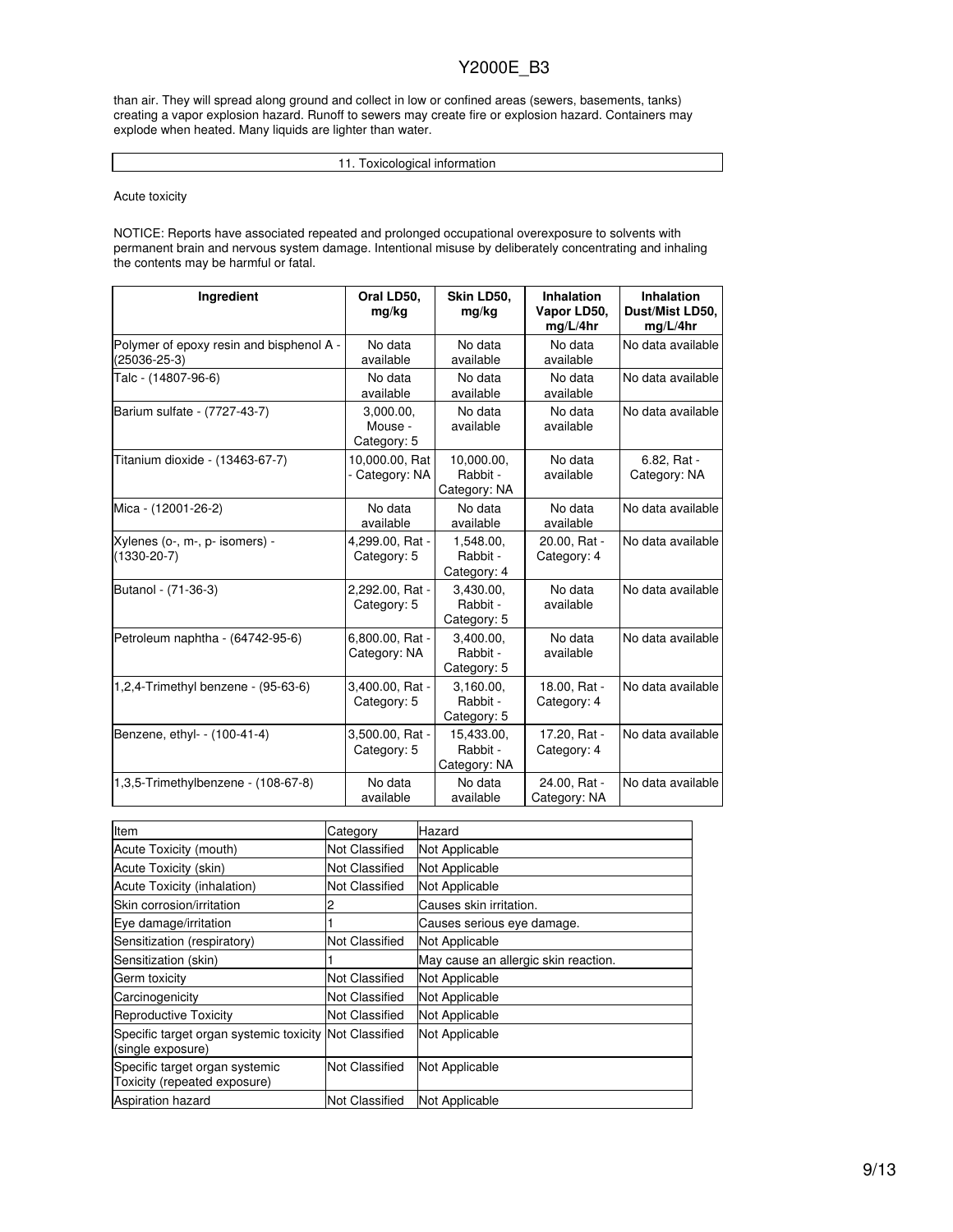#### 12. Ecological information

#### 12.1. Toxicity

No additional information provided for this product. See Section 3 for chemical specific data.

#### Aquatic Ecotoxicity

| Ingredient                                                        | 96 hr LC50 fish,             | 48 hr EC50 crustacea, | ErC50 algae,                      |
|-------------------------------------------------------------------|------------------------------|-----------------------|-----------------------------------|
|                                                                   | mq/l                         | mg/l                  | mg/l                              |
| Polymer of epoxy resin<br>and bisphenol A -<br>$(25036 - 25 - 3)$ | Not Available                | Not Available         | Not Available                     |
| Talc - (14807-96-6)                                               | Not Available                | Not Available         | Not Available                     |
| Barium sulfate -                                                  | 59,000.00, Poecilia          | 32.00, Daphnia        | Not Available                     |
| $(7727-43-7)$                                                     | sphenops                     | magna                 |                                   |
| Titanium dioxide -                                                | 1,000.00, Fundulus           | 5.50, Daphnia magna   | 5.83 (72 hr), Pseudokirchneriella |
| $(13463 - 67 - 7)$                                                | heteroclitus                 |                       | subcapitata                       |
| Mica - (12001-26-2)                                               | Not Available                | Not Available         | Not Available                     |
| Xylenes (o-, m-, p-                                               | 3.30, Oncorhynchus           | 8.50, Palaemonetes    | 100.00 (72 hr), Chlorococcales    |
| isomers) - (1330-20-7)                                            | mykiss                       | pugio                 |                                   |
| Butanol - (71-36-3)                                               | 1,376.00, Pimephales         | 1,328.00, Daphnia     | 500.00 (96 hr), Scenedesmus       |
|                                                                   | promelas                     | magna                 | subspicatus                       |
| Petroleum naphtha -                                               | 9.22, Oncorhynchus           | 6.14, Daphnia magna   | 19.00 (72 hr), Selenastrum        |
| (64742-95-6)                                                      | mykiss                       |                       | capricornutum                     |
| 1,2,4-Trimethyl benzene -<br>(95-63-6)                            | 7.72, Pimephales<br>promelas | 3.60, Daphnia magna   | Not Available                     |
| Benzene, ethyl- -                                                 | 4.20, Oncorhynchus           | 2.93, Daphnia magna   | 3.60 (96 hr), Pseudokirchneriella |
| $(100-41-4)$                                                      | mykiss                       |                       | subcapitata                       |
| 1,3,5-Trimethylbenzene -                                          | 12.52, Carassius             | 6.00, Daphnia magna   | 25.00 (48 hr), Scenedesmus        |
| $(108-67-8)$                                                      | auratus                      |                       | subspicatus                       |

12.2. Persistence and degradability No data available 12.3. Bioaccumulative potential Not Measured 12.4. Mobility in soil No data available 12.5. Results of PBT and vPvB assessment This product contains no PBT/vPvB chemicals. 12.6. Other adverse effects No data available

13. Disposal considerations

14. Transport information

13.1. Waste treatment methods

Do not allow spills to enter drains or watercourses.

Dispose of in accordance with local, state and federal regulations. (Also reference RCRA information in Section 15 if listed).

14.1. UN number UN 1263 14.2. UN proper shipping name PAINT

14.3. Transport hazard class(es)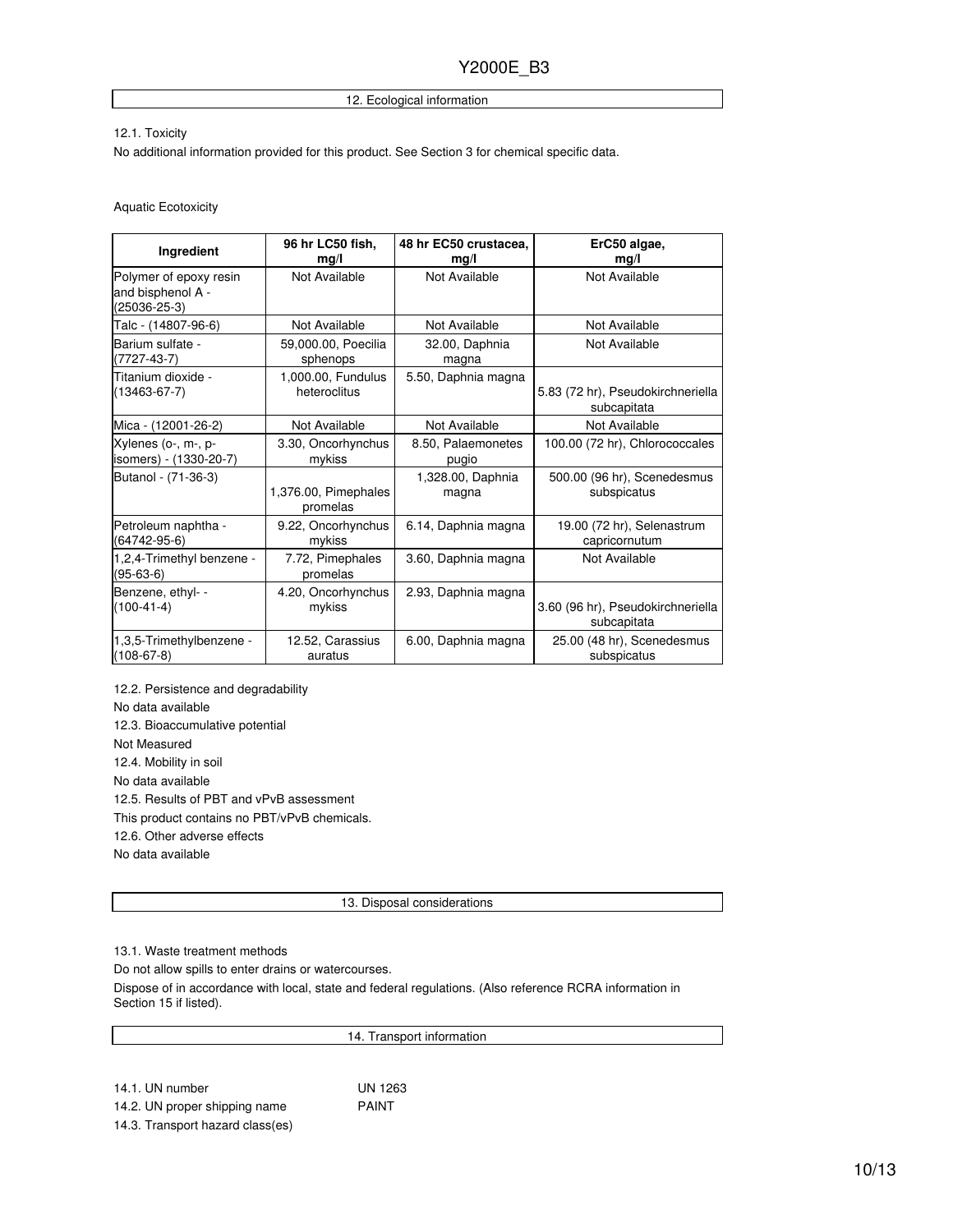| DOT (Domestic Surface Transportation)<br>DOT Proper Shipping PAINT                                                                                                                                                                                                                                              |                                       | IMO / IMDG (Ocean Transportation)<br><b>IMDG Proper</b>       | <b>PAINT</b>                   |  |
|-----------------------------------------------------------------------------------------------------------------------------------------------------------------------------------------------------------------------------------------------------------------------------------------------------------------|---------------------------------------|---------------------------------------------------------------|--------------------------------|--|
| Name<br><b>DOT Hazard Class</b>                                                                                                                                                                                                                                                                                 | 3 - Flammable                         | <b>Shipping Name</b><br><b>IMDG Hazard Class</b><br>Sub Class | 3 - Flammable<br>3 - Flammable |  |
| UN / NA Number                                                                                                                                                                                                                                                                                                  | UN 1263                               |                                                               |                                |  |
| DOT Packing Group                                                                                                                                                                                                                                                                                               | Ш                                     | <b>IMDG Packing Group</b>                                     | Ш                              |  |
| CERCLA/DOT RQ                                                                                                                                                                                                                                                                                                   | 83 gal. / 1055 lbs.                   | System Reference                                              | 1                              |  |
|                                                                                                                                                                                                                                                                                                                 |                                       | Code                                                          |                                |  |
| 14.4. Packing group<br>14.5. Environmental hazards<br>Marine Pollutant: No<br>IMDG                                                                                                                                                                                                                              | Ш                                     |                                                               |                                |  |
| 14.6. Special precautions for user                                                                                                                                                                                                                                                                              |                                       |                                                               |                                |  |
| Not Applicable                                                                                                                                                                                                                                                                                                  |                                       |                                                               |                                |  |
| 14.7. Transport in bulk according to Annex II of MARPOL73/78 and the IBC Code<br>Not Applicable                                                                                                                                                                                                                 |                                       |                                                               |                                |  |
|                                                                                                                                                                                                                                                                                                                 | 15. Regulatory information            |                                                               |                                |  |
| The regulatory data in Section 15 is not intended to be all-inclusive, only selected<br><b>Regulatory Overview</b><br>regulations are represented. All ingredients of this product are listed on the TSCA<br>(Toxic Substance Control Act) Inventory or are not required to be listed on the TSCA<br>Inventory. |                                       |                                                               |                                |  |
| <b>WHMIS Classification</b>                                                                                                                                                                                                                                                                                     | B2 D2B E                              |                                                               |                                |  |
| DOT Marine Pollutants (10%):                                                                                                                                                                                                                                                                                    |                                       |                                                               |                                |  |
| (No Product Ingredients Listed)                                                                                                                                                                                                                                                                                 |                                       |                                                               |                                |  |
| DOT Severe Marine Pollutants (1%):<br>(No Product Ingredients Listed)                                                                                                                                                                                                                                           |                                       |                                                               |                                |  |
| EPCRA 311/312 Chemicals and RQs (>.1%):                                                                                                                                                                                                                                                                         |                                       |                                                               |                                |  |
| Cumene                                                                                                                                                                                                                                                                                                          | (5000 lb final RQ; 2270 kg final RQ)  |                                                               |                                |  |
| Benzene, ethyl-                                                                                                                                                                                                                                                                                                 | $(1000$ lb final RQ; 454 kg final RQ) |                                                               |                                |  |
| Butanol                                                                                                                                                                                                                                                                                                         | (5000 lb final RQ; 2270 kg final RQ)  |                                                               |                                |  |
| Xylenes (o-, m-, p- isomers)                                                                                                                                                                                                                                                                                    | $(100$ lb final RQ; 45.4 kg final RQ) |                                                               |                                |  |
| EPCRA 302 Extremely Hazardous (>.1%) :<br>(No Product Ingredients Listed)                                                                                                                                                                                                                                       |                                       |                                                               |                                |  |
| EPCRA 313 Toxic Chemicals (>.1%) :                                                                                                                                                                                                                                                                              |                                       |                                                               |                                |  |
| 1,2,4-Trimethyl benzene                                                                                                                                                                                                                                                                                         |                                       |                                                               |                                |  |
| Cumene                                                                                                                                                                                                                                                                                                          |                                       |                                                               |                                |  |
| Benzene, ethyl-                                                                                                                                                                                                                                                                                                 |                                       |                                                               |                                |  |
| <b>Butanol</b>                                                                                                                                                                                                                                                                                                  |                                       |                                                               |                                |  |
| Xylenes (o-, m-, p- isomers)                                                                                                                                                                                                                                                                                    |                                       |                                                               |                                |  |
| Mass RTK Substances (>1%):                                                                                                                                                                                                                                                                                      |                                       |                                                               |                                |  |
| 1,2,4-Trimethyl benzene                                                                                                                                                                                                                                                                                         |                                       |                                                               |                                |  |
| Barium sulfate                                                                                                                                                                                                                                                                                                  |                                       |                                                               |                                |  |
| Benzene, ethyl-                                                                                                                                                                                                                                                                                                 |                                       |                                                               |                                |  |
| Mica                                                                                                                                                                                                                                                                                                            |                                       |                                                               |                                |  |
| <b>Butanol</b>                                                                                                                                                                                                                                                                                                  |                                       |                                                               |                                |  |
| Talc                                                                                                                                                                                                                                                                                                            |                                       |                                                               |                                |  |
| Titanium dioxide                                                                                                                                                                                                                                                                                                |                                       |                                                               |                                |  |
| 1,3,5-Trimethylbenzene                                                                                                                                                                                                                                                                                          |                                       |                                                               |                                |  |
| Xylenes (o-, m-, p- isomers)                                                                                                                                                                                                                                                                                    |                                       |                                                               |                                |  |
| Penn RTK Substances (>1%) :                                                                                                                                                                                                                                                                                     |                                       |                                                               |                                |  |
| 1,2,4-Trimethyl benzene<br>Barium sulfate                                                                                                                                                                                                                                                                       |                                       |                                                               |                                |  |
| Benzene, ethyl-                                                                                                                                                                                                                                                                                                 |                                       |                                                               |                                |  |
|                                                                                                                                                                                                                                                                                                                 |                                       |                                                               |                                |  |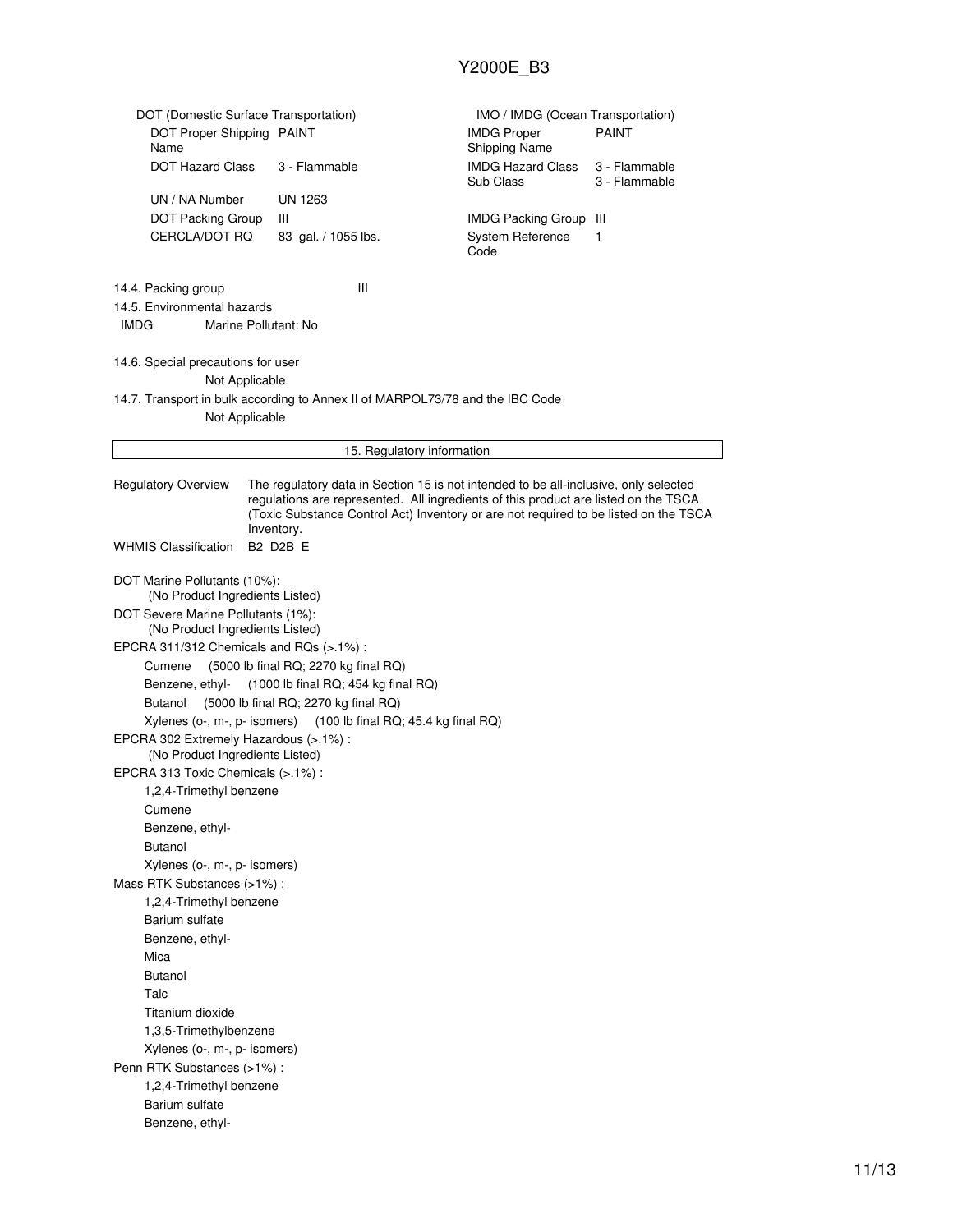Mica Butanol Talc Titanium dioxide Xylenes (o-, m-, p- isomers) Penn Special Hazardous Substances (>.01%) : (No Product Ingredients Listed) RCRA Status: (No Product Ingredients Listed) N.J. RTK Substances (>1%) : 1,2,4-Trimethyl benzene Barium sulfate Benzene, ethyl-Mica Butanol Talc Titanium dioxide Xylenes (o-, m-, p- isomers) N.J. Special Hazardous Substances (>.01%) : Carbon black Cumene Ethyl alcohol Benzene, ethyl-Isobutyl alcohol Isopropyl alcohol Methanol Butanol Quartz Silica, cristobalite Talc Xylenes (o-, m-, p- isomers) N.J. Env. Hazardous Substances (>.1%) : 1,2,4-Trimethyl benzene Cumene Benzene, ethyl-Butanol Xylenes (o-, m-, p- isomers) Proposition 65 - Carcinogens (>0%): Benzene Carbon black Cumene Ethyl alcohol Benzene, ethyl-Formaldehyde Methylisobutyl ketone Quartz Titanium dioxide Proposition 65 - Female Repro Toxins (>0%): Benzene, methyl-Proposition 65 - Male Repro Toxins (>0%): Benzene Proposition 65 - Developmental Toxins (>0%): Benzene Ethyl alcohol Methanol Benzene, methyl-